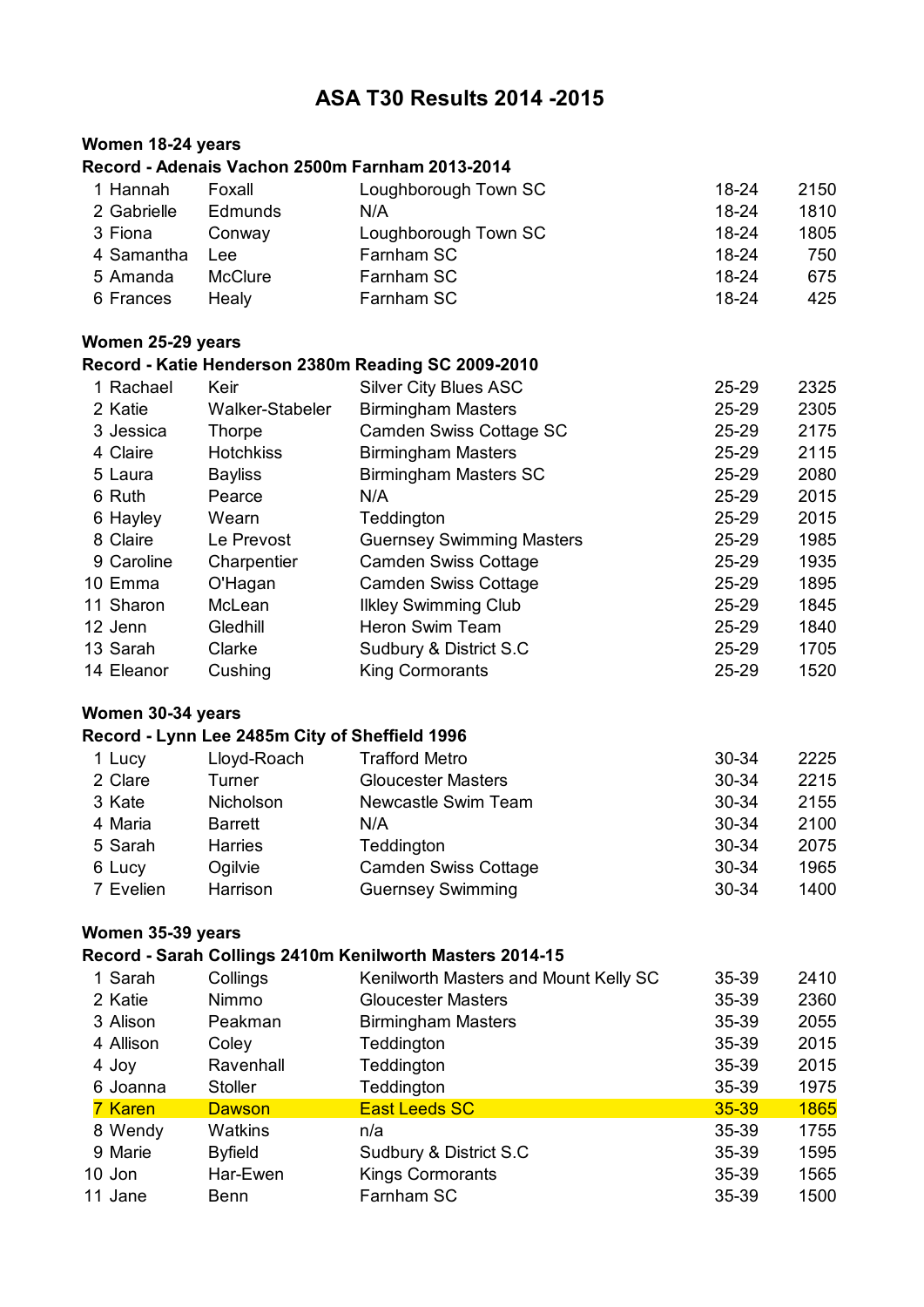| 12 Paula  | Giordano  | Kings Cormorants | 35-39 | 1370 |
|-----------|-----------|------------------|-------|------|
| 13 Pip    | Henderson | Farnham SC       | 35-39 | 1315 |
| 14 Tamsin | Kelly     | N/A              | 35-39 | 945  |

### **Women 40-44 years**

**Record - Kirsten Cameron 2520m East Leeds 2014-2015**

| <b>Kirsten</b> | <b>Cameron</b>   | <b>East Leeds SC</b>                 | 40-44 | 2520 |
|----------------|------------------|--------------------------------------|-------|------|
| 2 Philippa     | <b>Rickard</b>   | <b>East Leeds SC</b>                 | 40-44 | 2275 |
| 3 Mel          | <b>McWhirter</b> | <b>Kenilworth Masters</b>            | 40-44 | 2220 |
| 4 Sarah        | Knapman          | <b>Eastbourne Masters</b>            | 40-44 | 2155 |
| 5 Nina         | <b>Willams</b>   | <b>East Leeds SC</b>                 | 40-44 | 2140 |
| 6 Bethan       | Lewis            | <b>Bristol Masters</b>               | 40-44 | 2085 |
| 7 Deborah      | Addison          | Farnham SC                           | 40-44 | 2050 |
| 7 Bryony       | Wilkes           | Loughborough Town SC                 | 40-44 | 2050 |
| 9 Judy         | prior            | Enfield Swim Squad                   | 40-44 | 2020 |
| 9 Jill         | Groves           | <b>Kenilworth Masters</b>            | 40-44 | 2020 |
| 11 Suzy        | Hegg             | <b>Lincoln Vulcans Masters</b>       | 40-44 | 2010 |
| 12 Carol       | Woodward         | Gloucester Masters Swimming Club     | 40-44 | 1875 |
| 13 Melanie     | Chapman          | East Anglian and UEA City of Norwich | 40-44 | 1805 |
| 14 Lara        | Crewe-Hergest    | Gloucester Masters Swimming Club     | 40-44 | 1800 |
| 14 Rachel      | Haworth          | <b>Great Yarmouth</b>                | 40-44 | 1800 |
| 15 Sue         | Harris           | <b>Ilkley Swimming Club</b>          | 40-44 | 1770 |
| 16 Lorna       | Voogd            | Teddington swimming club             | 40-44 | 1700 |
| 17 Melissa     | Wright           | <b>Eastbourne Masters</b>            | 40-44 | 1670 |
| 18 Jo          | Middleton        | <b>Guernsey Swimming Masters</b>     | 40-44 | 1650 |
| 19 Nathalie    | Oestmann         | <b>Kings Cormorants</b>              | 40-44 | 1610 |
| 20 Jane        | Openshaw         | N/A                                  | 40-44 | 1535 |
| 21 Priya       | Singh            | N/A                                  | 40-44 | 1520 |
| 22 Suzanne     | Frost            | Sudbury & District S.C               | 40-44 | 1455 |
| 23 Samantha    | Lewin            | <b>Camden Swiss Cottage</b>          | 40-44 | 1335 |
| 24 Sharon      | Porter           | Farnham SC                           | 40-44 | 1075 |
| 25 Karen       | Ross             | Farnham SC                           | 40-44 | 610  |

#### **Women 45-49 years**

### **Record - Nuala Muir-Cochrane 2285m Camden Swiss 2009-2010**

| 1 Angela    | Guilfoyle         | <b>Ilkeston Swimming Club</b>  | 45-49 | 2100 |
|-------------|-------------------|--------------------------------|-------|------|
| 2 Lisa      | Jones             | <b>Gloucester Masters</b>      | 45-49 | 2055 |
| 3 Wendy     | Pritchard         | <b>Eastbourne Masters</b>      | 45-49 | 1980 |
| 4 Jennifer  | Parker            | <b>Teddington SC</b>           | 45-49 | 1975 |
| 5 Dianne    | <b>Foster</b>     | <b>East Leeds SC</b>           | 45-49 | 1935 |
| 6 Jane      | Hansom            | <b>Camden Swiss Cottage</b>    | 45-49 | 1815 |
| 7 Lisa      | <b>Withers</b>    | Newmarket & Dist               | 45-49 | 1785 |
| 8 Paddy     | <b>Harris</b>     | <b>East Leeds SC</b>           | 45-49 | 1780 |
| 9 Joanne    | Highfield         | <b>Lincoln Vulcans Masters</b> | 45-49 | 1735 |
| 10 Caroline | <b>Butterwick</b> | Farnham SC                     | 45-49 | 1650 |
| 11 Gillian  | Clermont          | N/A                            | 45-49 | 1550 |
| 12 Susan    | Moye              | Sudbury & District S.C         | 45-49 | 1545 |
| 13 Carrie   | Grafham           | Farnham SC                     | 45-49 | 1150 |

#### **Women 50-54 years**

**Record - Rebecca Simmons 2215m Guernsey Swimming Masters 2013-2014**

| 1 Rebecca Simmons<br><b>Guernsey Swimming Masters</b> | 50-54 | 2190 |
|-------------------------------------------------------|-------|------|
|-------------------------------------------------------|-------|------|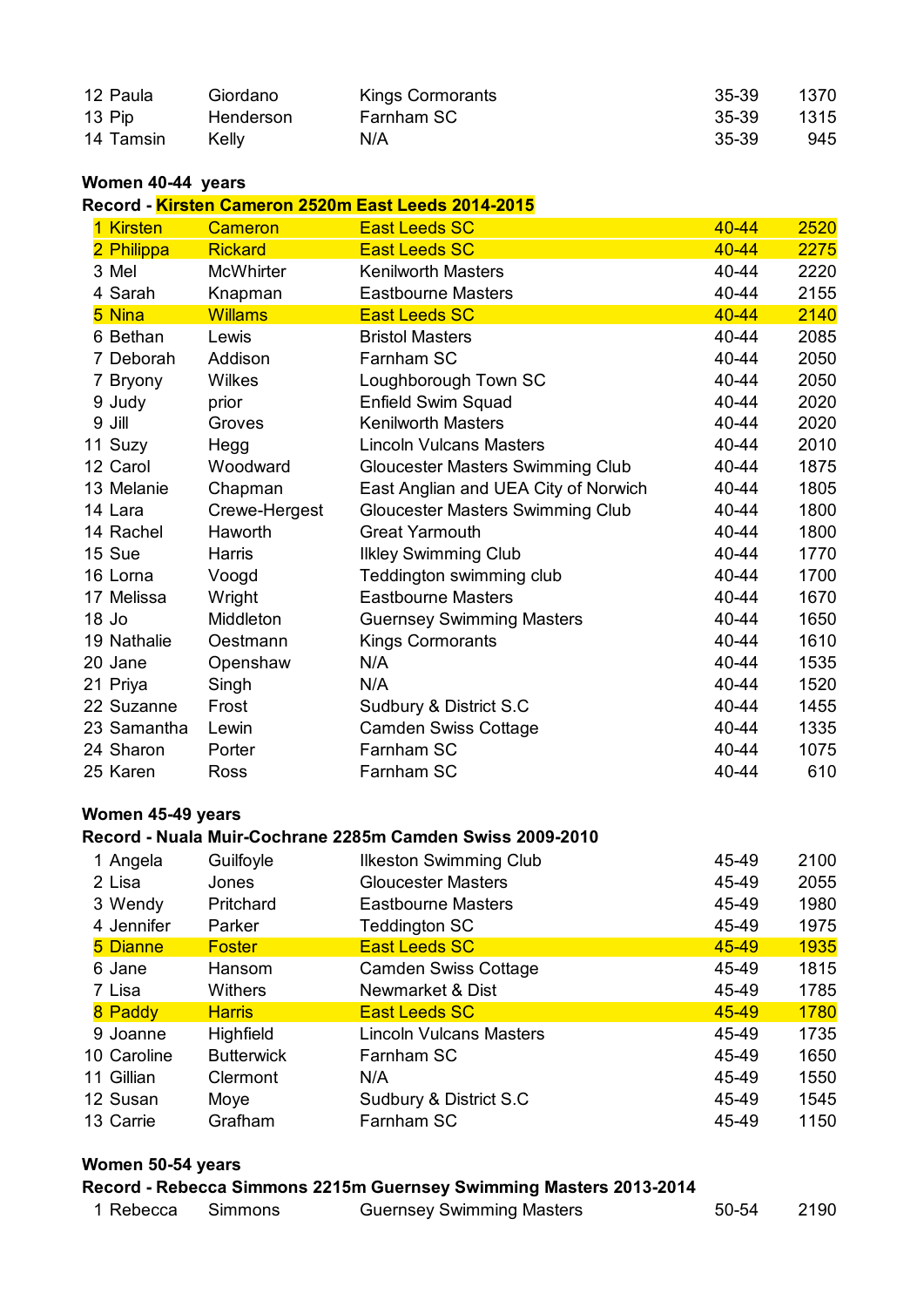| 2 Elaine      | Seager         | Loughborough Town SC                    | 50-54 | 2080 |
|---------------|----------------|-----------------------------------------|-------|------|
| 3 Jackie      | Fowler         | N/A                                     | 50-54 | 2065 |
| 4 Marianne    | Pearce         | N/A                                     | 50-54 | 1875 |
| 5 Judith      | <b>Wiles</b>   | Farnham SC                              | 50-54 | 1790 |
| 6 Lynda       | Pollard        | <b>Ilkley Swimming Club</b>             | 50-54 | 1755 |
| 6 Angela      | Wadley         | <b>Gloucester Masters</b>               | 50-54 | 1755 |
| 8 Sandra      | Stevenson      | Biddulph and City of Derby              | 50-54 | 1750 |
| 9 Elizabeth   | Knowles        | <b>Camden Swiss Cottage</b>             | 50-54 | 1730 |
| 10 Debbie     | <b>Hipps</b>   | <b>King Cormorants</b>                  | 50-54 | 1520 |
| 11 Mary       | Thorne         | Farnham SC                              | 50-54 | 1515 |
| 12 Jacqueline | Patel          | <b>Kings Cormorants</b>                 | 50-54 | 1400 |
| 13 Alison     | Thompson       | <b>Ilkley Swimming Club</b>             | 50-54 | 1350 |
| 14 Bridget    | <b>Edwards</b> | <b>Bangor Swimming Pool North Wales</b> | 50-54 | 1255 |
| 15 Diana      | Slape          | Farnham SC                              | 50-54 | 1145 |
| 16 Julie      | Taylor         | N/A                                     | 50-54 | 1125 |
| 17 Helen      | Bate           | Camp Hill Edwardians Swimming Club      | 50-54 | 985  |
| 18 Mona       | Craven         | Farnham SC                              | 50-54 | 870  |

### **Women 55-59 years**

# **Record - Jayne Ball 2035m Gloucester Masters 2013-2014**

| 1 Helen     | Kula-Przezwanski | Gloucester Masters Swimming Club           | 55-59 | 1990 |
|-------------|------------------|--------------------------------------------|-------|------|
| 2 Lindsey   | Shenton          | Isle of Wight Marlins SC                   | 55-59 | 1890 |
| 3 Susannah  | Page             | <b>Kings Cormorants</b>                    | 55-59 | 1885 |
| 4 Sharon    | <b>McLellan</b>  | Sudbury & District S.C                     | 55-59 | 1765 |
| 5 Kim       | John             | <b>Gloucester Masters</b>                  | 55-59 | 1750 |
| 6 Anne      | <b>Nicholls</b>  | <b>Gloucester Masters</b>                  | 55-59 | 1650 |
| 7 Margaret  | Carter           | Mid Sussex Marlins and Dolphin Ladies club | 55-59 | 1630 |
| 8 Penelope  | Hickson          | Gloucester Masters Swimming Club           | 55-59 | 1610 |
| 9 Mary-Jane | Hutchinson       | <b>Bristol Masters</b>                     | 55-59 | 1510 |
| 10 Wendy    | Andrews          | <b>Guernsey SC</b>                         | 55-59 | 1405 |
| 11 Vanessa  | Marsh            | <b>Guernsey Swimming Masters</b>           | 55-59 | 1375 |
| 12 Kathy    | Dixon            | <b>Ilkley Swimming Club</b>                | 55-59 | 1345 |
| 12 Liz      | Williams         | <b>Guernsey Swimming Masters</b>           | 55-59 | 1345 |
|             |                  |                                            |       |      |

### **Women 60-64 years**

### **Record - Audrey Cooper 2075m Silver City Blues 2014-15**

| 1 Audrey     | Cooper           | <b>Silver City Blues</b>         | 60-64 | 2075 |
|--------------|------------------|----------------------------------|-------|------|
| 2 Jayne      | Ball             | <b>Gloucester Masters</b>        | 60-64 | 2035 |
| 3 Sandra     | Vincent          | <b>Black Lion</b>                | 60-64 | 1770 |
| 4 Christine  | <b>Brooks</b>    | Eastbourne Masters               | 60-64 | 1745 |
| 5 Carol      | Le Compte        | <b>Guernsey Swimming Masters</b> | 60-64 | 1650 |
| 6 Susan      | Cramb            | <b>Birmingham Masters</b>        | 60-64 | 1605 |
| 7 Alex       | Ogier            | <b>Guernsey Swimming Masters</b> | 60-64 | 1540 |
| 7 Lindy      | Woodrow          | City of Sunderland               | 60-64 | 1500 |
| 9 Susanna    | <b>Riviere</b>   | <b>Kings Cormorants</b>          | 60-64 | 1500 |
| 10 Annette   | <b>Bugaighis</b> | <b>Gloucester Masters</b>        | 60-64 | 1410 |
| 11 Christine | O'Meara          | <b>Guernsey Swimming Masters</b> | 60-64 | 1240 |
| 12 Janice    | Appleton         | <b>Bicester Blue Fins</b>        | 60-64 | 1235 |
|              |                  |                                  |       |      |

### **Women 65-69 years**

#### **Record - Jane Asher 1805m Kings Cormorants SC 1999-2000**

| 1 Rose | Dudeney | Mid Sussex Marlins and Sussex Martlets | 65-69 | 1680 |
|--------|---------|----------------------------------------|-------|------|
|        |         |                                        |       |      |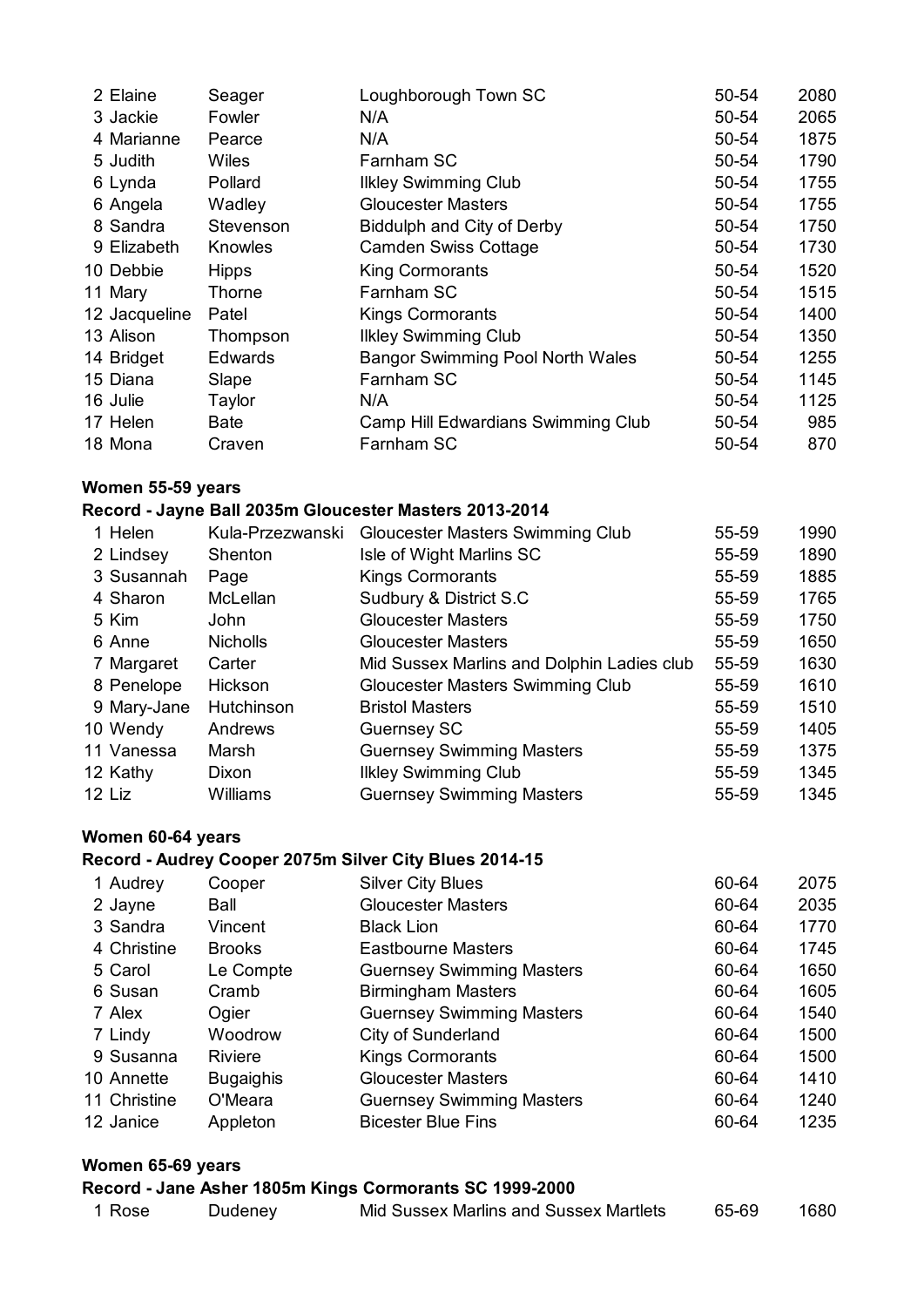| 2 Pauline             | Cooke           | <b>Birmingham Masters</b>                               | 65-69 | 1675 |
|-----------------------|-----------------|---------------------------------------------------------|-------|------|
| 3 Jane                | <b>Brown</b>    | <b>Gloucester Masters</b>                               | 65-69 | 1380 |
| 4 Evelyne             | <b>Banfield</b> | <b>Guernsey Swimming Masters</b>                        | 65-69 | 1285 |
| 5 Alexandra           | Rotas           | <b>Bristol Masters Swimming Club</b>                    | 65-69 | 1230 |
| 6 Christine           | <b>Steeds</b>   | <b>Kings Cormorants</b>                                 | 65-69 | 1110 |
| Women 70-74 years     |                 |                                                         |       |      |
|                       |                 | Record - Jane Asher 1815m Kings Cormorants SC 2003-2004 |       |      |
| 1 Ann Penelor Webster |                 | <b>Kings Cormorants</b>                                 | 70-74 | 1635 |
| 2 Barbara             | Legg            | <b>Bicester Blue Fins</b>                               | 70-74 | 1415 |
| 3 Pat                 | Holmyard        | <b>Bristol Masters</b>                                  | 70-74 | 1075 |
| Women 75-79 years     |                 |                                                         |       |      |
|                       |                 | Record - Jane Asher 1735m Kings Cormorants 2007-2008    |       |      |
| 1 Jenny               | Ball            | Isle of Wight Marlins SC                                | 75-79 | 1445 |
| 2 Janet               | Gwilt           | <b>Gloucester Masters</b>                               | 75-79 | 1335 |
| Women80-84 years      |                 |                                                         |       |      |
|                       |                 | Record - Jane Asher 1645m Kings Cormorants 2012-2013    |       |      |
| 1 Jane                | Asher           | <b>Kings Cormorants</b>                                 | 80-84 | 1620 |
| 2 Shirley             | Grayson         | Southwell SC                                            | 80-84 | 850  |
| Women 85-89 years     |                 |                                                         |       |      |

**Record - Willy Van Rysel 1180m Spencer 2001-2002**

#### **Women 90-94 years**

**Record -Willy Van Rysel 1055m Spencer 2006-2007**

#### **Mens 18-24**

#### **Record -Daniel Mills 2775m City of Manchester 2013-2014**

| 1 Daniel      | <b>Mills</b>   | <b>City of Manchester Aquatics</b> | 18-24 | 2725 |
|---------------|----------------|------------------------------------|-------|------|
| 2 Thibaud     | Pierre         | <b>Camden Swiss Cottage</b>        | 18-24 | 2480 |
| 3 Christopher | Greenhalgh     | Sudbury & District S.C             | 18-24 | 2480 |
| 4 Adrian      | Wright         | <b>Eastbourne Masters</b>          | 18-24 | 2470 |
| 5 James       | Harrison       | Grantham and Loughborough Town SC  | 18-24 | 2400 |
| 6 Luke        | Elam           | <b>Camden Swiss Cottage</b>        | 18-24 | 2340 |
| 7 Tom         | <b>Howells</b> | Gloucester Masters Swimming Club   | 18-24 | 2315 |
| 8 Sean        | Wright         | <b>Eastbourne Masters</b>          | 18-24 | 2260 |
| 9 Nicholas    | Robertson      | Sudbury & District S.C             | 18-24 | 2255 |
| 10 John       | Jiang          | Sudbury & District S.C             | 18-24 | 2090 |
| 11 Theo       | johnson        | N/A                                | 18-24 | 2020 |
| 12 Ryan       | Alexander      | Sudbury & District S.C             | 18-24 | 1990 |
| 13 Charles    | Lee            | Farnham SC                         | 18-24 | 1515 |
|               |                |                                    |       |      |

### **Men 25-29 years**

# **Record -Alex Thurston 2530m Nottingham Leander 2006-2007**

| 1 Richard | <b>Jagger</b> | <b>East Leeds SC</b>  | $25 - 29$ | 2380 |
|-----------|---------------|-----------------------|-----------|------|
| 2 David   | Pattison      | Teddington SC         | 25-29     | 2250 |
| 2 John    | MacLean       | Silver City Blues ASC | 25-29     | 2250 |
| 4 Alex    | Mason         | Loughborough Town SC  | 25-29     | 2050 |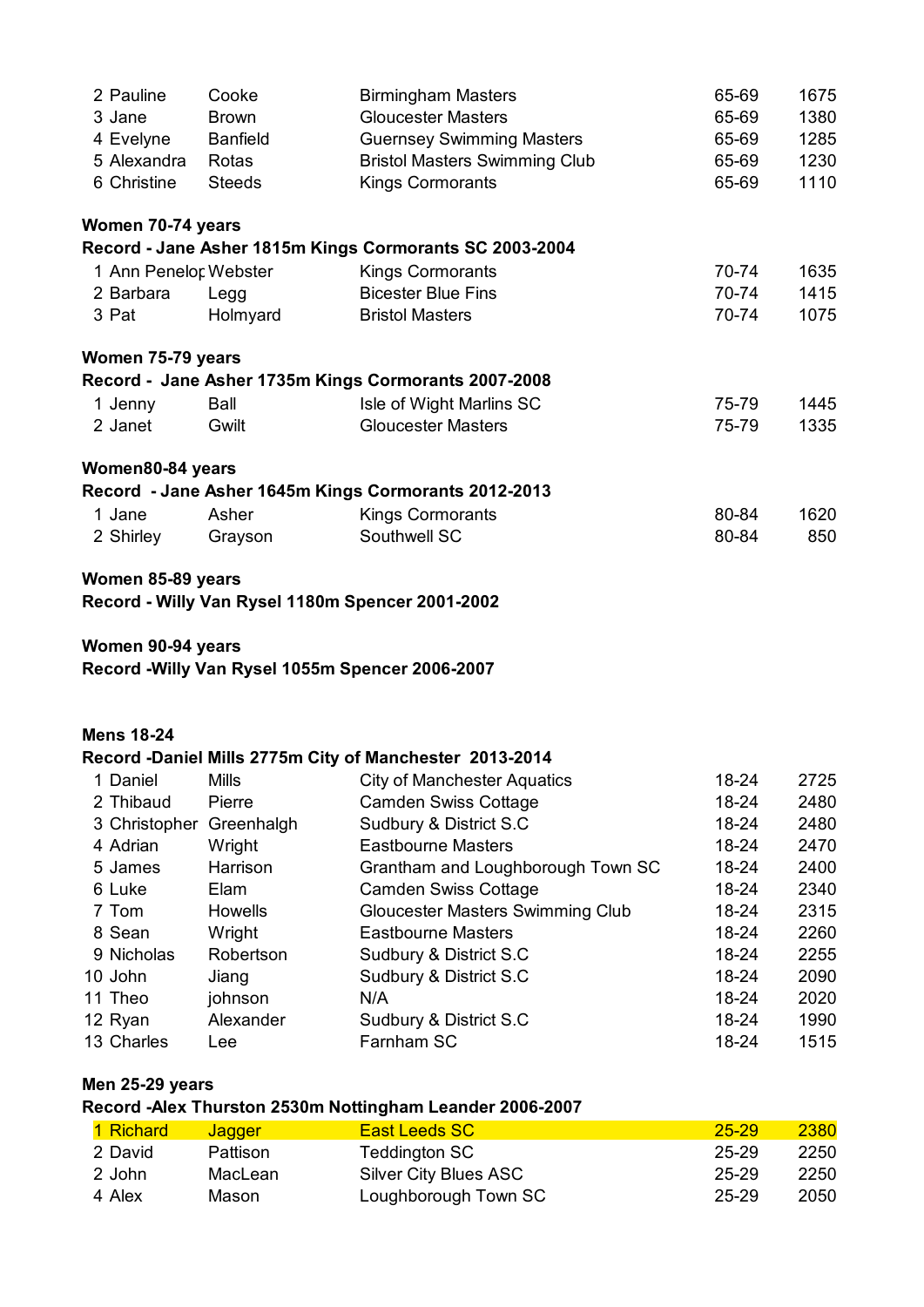| 2050 |
|------|
| 2045 |
| 1740 |
| 1735 |
| 1710 |
|      |

### **Men 30-34 years**

**Record -Colin Ovington 2580m Gateshead and Whickham 2002-2003**

| 1 Peter        | <b>Smith</b>        | <b>East Leeds SC</b>               | $30 - 34$ | 2510 |
|----------------|---------------------|------------------------------------|-----------|------|
| 2 Alex         | Thurston            | Nottingham Leander                 | 30-34     | 2450 |
| 3 Oliver       | <b>Barnes</b>       | <b>Gloucester Masters</b>          | 30-34     | 2245 |
| 4 Luke         | Swain               | <b>Birmingham Masters</b>          | 30-34     | 2175 |
| 5 Pasan        | Muthumala           | <b>Camden Swiss Cottage</b>        | 30-34     | 2170 |
| 6 Xavier       | Manel-la            | N/A                                | 30-34     | 2075 |
| 7 Guy          | Armstrong           | Black Lion and City of Rochester   | 30-34     | 2050 |
| 8 Stuart       | <b>Beal-Collins</b> | Sudbury & District S.C             | 30-34     | 1915 |
| 9 James        | Clarke              | Farnham SC                         | 30-34     | 1850 |
| 10 Christopher | Kitson              | <b>Ilkley Swimming Club</b>        | 30-34     | 1780 |
| 11 Peter       | Haw-Tierney         | Camp Hill Edwardians Swimming Club | 30-34     | 1710 |
|                |                     |                                    |           |      |

### **Men 35-39 years**

### **Record - David WARREN 2530m Haywards Heath SC 2008-2009**

| 1 Oliver   | Wilkinson     | <b>Gloucester Masters</b>   | 35-39 | 2380 |
|------------|---------------|-----------------------------|-------|------|
| 2 Chris    | Hopton        | <b>Camden Swiss Cottage</b> | 35-39 | 2340 |
| 3 Peter    | <b>Undery</b> | <b>Birmingham Masters</b>   | 35-39 | 2170 |
| 4 Jon-Paul | Hemmings      | <b>Lincoln Vulcans</b>      | 35-39 | 2000 |
| 5 Robert   | Egan          | <b>Kenilworth Masters</b>   | 35-39 | 1995 |
| 6 Nigel    | Smith         | <b>Gloucester Masters</b>   | 35-39 | 1950 |
| 7 Max      | Keeping       | <b>Mid Sussex Marlins</b>   | 35-39 | 1830 |
| 8 John     | Addison       | Darwen SC                   | 35-39 | 1785 |
| 9 Utku     | Yurday        | <b>Kings Cormorants</b>     | 35-39 | 1765 |
| 10 Dai     | Powel         | <b>Ilkley Swimming Club</b> | 35-39 | 1590 |
| 11 Aaron   | <b>Noble</b>  | Sudbury & District S.C      | 35-39 | 1570 |

#### **Men 40-44 years**

#### **Record - Kyran Parker 2460m East Leeds SC 2014-2015**

| 1 Kyran    |              | <b>Parker</b> | <b>East Leeds SC</b>             | $40 - 44$ | 2460 |
|------------|--------------|---------------|----------------------------------|-----------|------|
| 2 Glen     |              | Hall          | <b>Reading Swimming Club</b>     | 40-44     | 2385 |
| 3 Joel     |              | Winter        | Reading SC                       | 40-44     | 2365 |
| 4 David    |              | Stannard      | Reading SC                       | 40-44     | 2305 |
| 5 Joe      |              | Gavelle       | Rotherham SC                     | 40-44     | 2285 |
| 6 Mark     |              | Deakin        | Teddington                       | 40-44     | 2250 |
|            | 7 Jonathan   | Sandell       | Reading SC                       | 40-44     | 2245 |
| 8 Peter    |              | Smith         | <b>Gloucester Masters</b>        | 40-44     | 2235 |
|            | 9 Dougal     | Lumby         | <b>Broomfield Park SC</b>        | 40-44     | 2180 |
| 10 Nick    |              | White         | Loughborough Town SC             | 40-44     | 2145 |
| 11 Matt    |              | <b>Bailey</b> | <b>Gloucester Masters</b>        | 40-44     | 2075 |
| 12 lan     |              | Woodward      | <b>Eastbourne Masters</b>        | 40-44     | 2060 |
| 13 John    |              | <b>Bishop</b> | N/A                              | 40-44     | 2015 |
|            | 14 Christian | French        | <b>Lincoln Vulcans Masters</b>   | 40-44     | 2005 |
| 15 William |              | Ferguson      | <b>Guernsey Swimming Masters</b> | 40-44     | 1990 |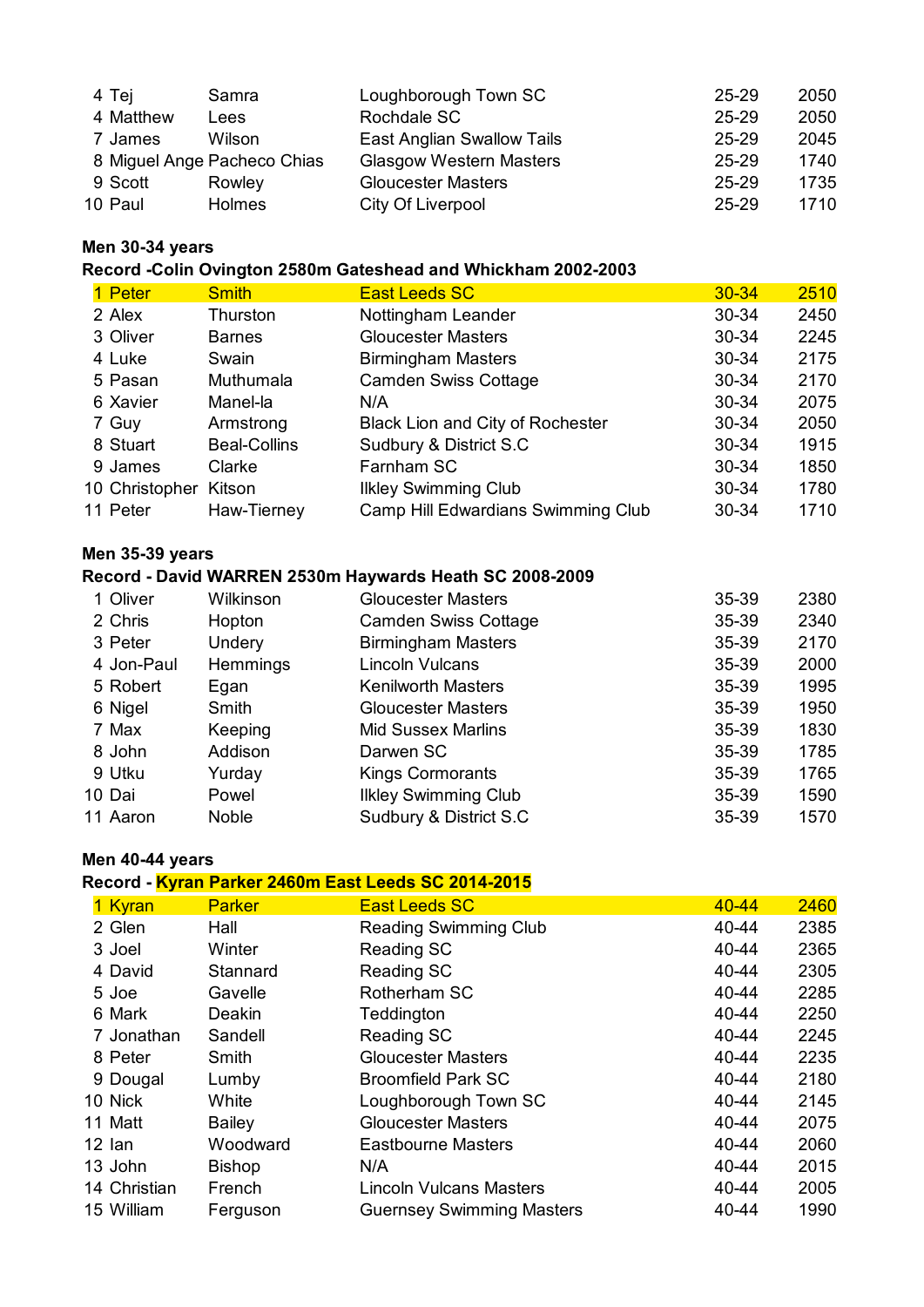| 16 Martin   | Muldoon          | <b>Camden Swiss Cottage</b>        | 40-44 | 1960 |
|-------------|------------------|------------------------------------|-------|------|
| 17 James    | <b>Broughton</b> | <b>Thanet Swim</b>                 | 40-44 | 1955 |
| 18 Richard  | <b>Brown</b>     | <b>Ilkley Swimming Club</b>        | 40-44 | 1945 |
| 19 Rupert   | <b>Beak</b>      | <b>Camden Swiss Cottage</b>        | 40-44 | 1940 |
| 20 Darren   | Boyden           | <b>Mid Sussex Marlins</b>          | 40-44 | 1935 |
| 21 Joachim  | <b>Neff</b>      | Camp Hill Edwardians Swimming Club | 40-44 | 1910 |
| 22 Peter    | Whitby           | N/A                                | 40-44 | 1845 |
| 23 Nick     | Rusz             | Farnham SC                         | 40-44 | 1805 |
| 24 Richard  | Strode           | Farnham SC                         | 40-44 | 1750 |
| 25 Fredrick | Haggstrom        | <b>Camden Swiss Cottage</b>        | 40-44 | 1745 |
| 26 Mark     | Chimley          | N/A                                | 40-44 | 1675 |
| 27 Richard  | Leach            | <b>Ilkley Swimming Club</b>        | 40-44 | 1670 |
| 28 Shaun    | <b>Boldock</b>   | Sudbury & District S.C             | 40-44 | 1545 |
| 29 Jason    | Grafham          | Farnham SC                         | 40-44 | 1075 |

# **Men 45-49 years**

### **Record -Mark Jones 2410m Everton SA 2005-2006**

| 1 Neil                | Raven          | N/A                              | 45-49 | 2350 |
|-----------------------|----------------|----------------------------------|-------|------|
| 2 Simon               | Griffiths      | Teddington                       | 45-49 | 2250 |
| 2 Christopher Freeman |                | Teddington                       | 45-49 | 2250 |
| 4 Paul                | Mason          | <b>Guernsey Swimming Masters</b> | 45-49 | 2245 |
| 5 Chris               | Ryall          | <b>Kenilworth Masters SC</b>     | 45-49 | 2195 |
| 6 Glen                | <b>Isaacs</b>  | <b>Black Lion SC</b>             | 45-49 | 2125 |
| 7 Matthew             | Twynham        | N/A                              | 45-49 | 2100 |
| 7 Simon               | Wintle         | <b>Gloucester Masters</b>        | 45-49 | 2100 |
| 7 Simon               | Rigg           | Rugby SC                         | 45-49 | 2100 |
| 10 Guy                | <b>Willard</b> | <b>East Leeds SC</b>             | 45-49 | 2075 |
| 11 Adrian             | Smith          | <b>Eastbourne Masters</b>        | 45-49 | 2055 |
| 12 Peter              | Clayton        | <b>Tynemouth SC</b>              | 45-49 | 2005 |
| 13 Lawrence           | <b>Miller</b>  | <b>Bimingham Masters</b>         | 45-49 | 1935 |
| 14 Tony               | Holyland       | N/A                              | 45-49 | 1800 |
| 15 Rob                | Rayward        | <b>Eastbourne Masters</b>        | 45-49 | 1750 |
| 16 Carl               | Robinson       | Farnham SC                       | 45-49 | 1740 |
| 17 David              | Pringle        | <b>Ilkley Swimming Club</b>      | 45-49 | 1695 |
| 18 Stuart             | Dyer           | Isle of Wight Marlins SC         | 45-49 | 1685 |
| 19 Gerry              | McCann         | N/A                              | 45-49 | 1675 |
| 20 Tim                | Clover         | Farnham SC                       | 45-49 | 1670 |
| 21 Robert             | <b>Meadows</b> | <b>Ilkley Swimming Club</b>      | 45-49 | 1560 |
| 22 Rob                | Adams          | Farnham SC                       | 45-49 | 1550 |
| 23 Paul               | Woodman        | <b>Ilkley Swimming Club</b>      | 45-49 | 1540 |
| 24 Alan               | <b>Braley</b>  | N/A                              | 45-49 | 1530 |
| 25 Steve              | <b>Barr</b>    | Farnham SC                       | 45-49 | 1515 |
| 26 John               | Wren           | West London Penguins SC          | 45-49 | 1465 |
| 27 Steve              | Newell         | <b>Ilkley Swimming Club</b>      | 45-49 | 1365 |
| 28 James              | Elliott        | Farnham SC                       | 45-49 | 1345 |
| 29 Ray                | Crookall       | N/A                              | 45-49 | 1330 |
| 30 Michael            | Kennedy        | <b>Ilkley Swimming Club</b>      | 45-49 | 1315 |
| 31 Chris              | Lee            | Farnham SC                       | 45-49 | 1115 |
| 32 Jamie              | Anderson       | N/A                              | 45-49 | 1010 |
| 33 Harry              | Vernon         |                                  | 45-49 | 990  |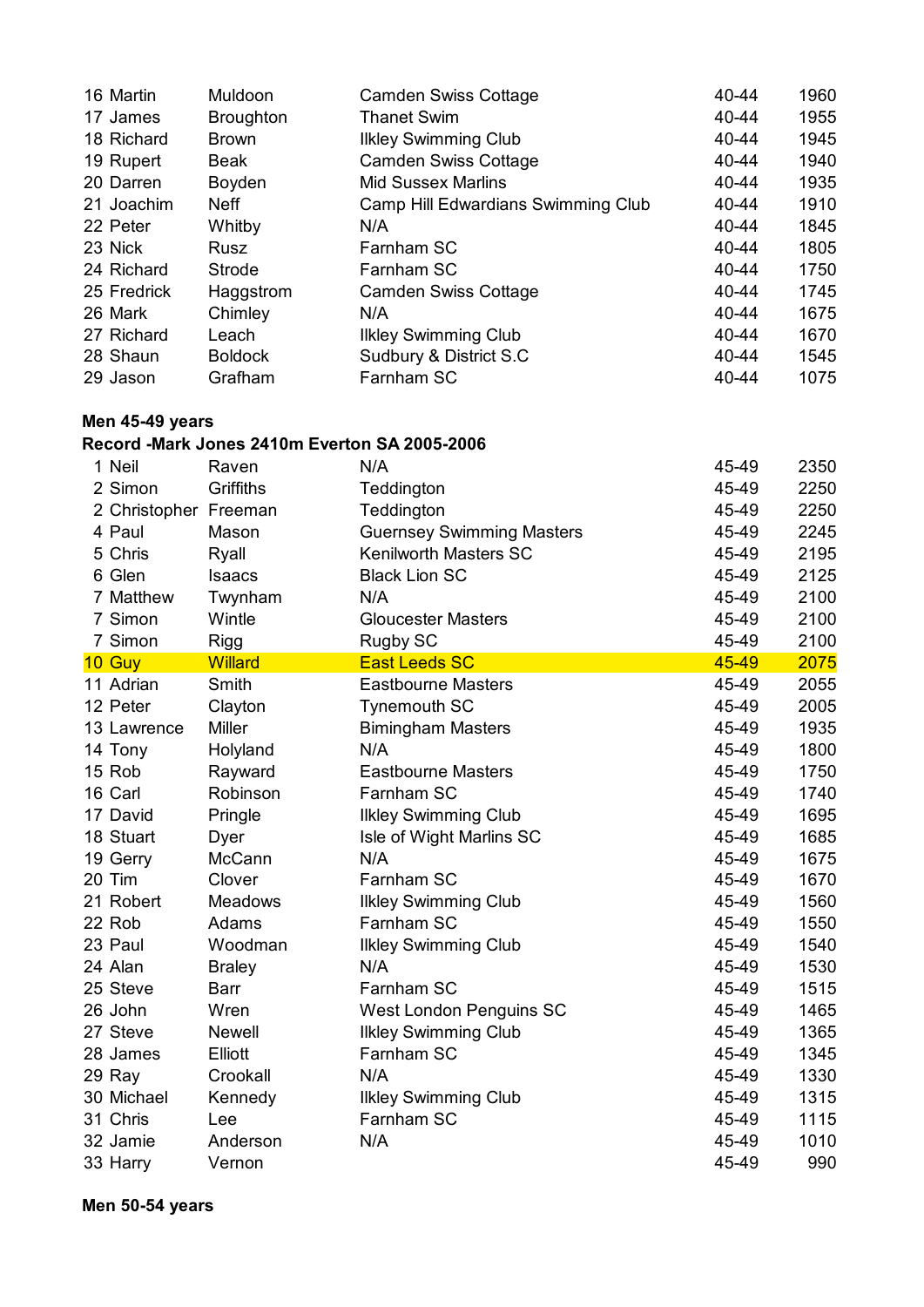### **Record -Mark Jones 2325 Everton SA 2012-2013**

| 1 Mark     | Jones       | <b>Everton Swimming Association</b> | 50-54 | 2260 |
|------------|-------------|-------------------------------------|-------|------|
| 2 Andrew   | Hooper      | <b>Teddington SC</b>                | 50-54 | 2250 |
| 3 Adam     | Lelean      | <b>Diss Otters</b>                  | 50-54 | 2145 |
| 4 Brian    | Armstrong   | <b>Gloucester Masters</b>           | 50-54 | 2090 |
| 5 Stevan   | Eggleton    | Camp Hill Edwardians Swimming Club  | 50-54 | 2065 |
| 5 Jeroen   | Peters      | Glossop SC                          | 50-54 | 2065 |
| 7 Peter    | Richardson  | <b>Glasgow Western Masters</b>      | 50-54 | 1985 |
| 8 Tim      | Ashelford   | <b>Ilkley Swimming Club</b>         | 50-54 | 1970 |
| 9 Nigel    | Aspin       | Darwen SC                           | 50-54 | 1950 |
| 10 Gordon  | Coutts      | Sudbury & District S.C.             | 50-54 | 1905 |
| 11 Martin  | Woodhams    | <b>Camden Swiss Cottage</b>         | 50-54 | 1900 |
| 12 Neil    | Singer      | <b>Camden Swiss Cottage</b>         | 50-54 | 1760 |
| 13 Andrew  | Craven      | Farnham SC                          | 50-54 | 1735 |
| 14 Graham  | <b>King</b> | Sudbury & District S.C.             | 50-54 | 1660 |
| 15 Raymond | Watson      | Farnham SC                          | 50-54 | 1615 |
| 16 Ashok   | Pall        | N/A                                 | 50-54 | 1225 |
| 17 Steven  | Anderson    | N/A                                 | 50-54 | 1045 |
| 18 Dave    | Porter      | Farnham SC                          | 50-54 | 885  |
|            |             |                                     |       |      |

#### **Men 55-59 years**

#### **Record -Duncan McCreadie 2310m Maidenhead ASC Marlins 2000-2001**

| 1 Colin   | Stephenson      | <b>Gloucester Masters</b>   | 55-59 | 2205 |
|-----------|-----------------|-----------------------------|-------|------|
| 2 Martin  | <b>Edwards</b>  | Farnham SC                  | 55-59 | 2050 |
| 3 Peter   | Jaggs           | <b>Camden Swiss Cottage</b> | 55-59 | 1995 |
| 4 Martin  | Coombes         | Jersey SC                   | 55-59 | 1880 |
| 5 Stephen | Weston          | City of Hereford            | 55-59 | 1835 |
| 6 Chris   | Manetta         | Farnham SC                  | 55-59 | 1795 |
| 7 David   | <b>Blundell</b> | Maidenhead SC               | 55-59 | 1610 |

#### **Men 60-64 years**

### **Record -Duncan McCreadie 2225m Maidenhead Marlins 2005-2006**

### **Record - Steven Wall 2225m City of Liverpool 2014-15**

| 1 Steven   | Wall         | City Of Liverpool                  | 60-64 | 2225 |
|------------|--------------|------------------------------------|-------|------|
| 2 Trevor   | <b>Clark</b> | <b>Kenilworth Masters</b>          | 60-64 | 2070 |
| 3 Robert   | Hutchinson   | <b>Bristol Masters</b>             | 60-64 | 2040 |
| 4 David    | Randall      | <b>Trafford Metro SC</b>           | 60-64 | 1980 |
| 5 Peter    | McCartney    | <b>Bristol Masters SC</b>          | 60-64 | 1870 |
| 6 Robert   | Cramb        | <b>Birmingham Masteres</b>         | 60-64 | 1830 |
| 7 Nicholas | McDowall     | <b>Gloucester Masters</b>          | 60-64 | 1710 |
| 8 Paul     | Millington   | Camp Hill Edwardians Swimming Club | 60-64 | 1675 |
| 9 lan      | Paulger      | <b>Lincoln Vulcans Masters</b>     | 60-64 | 1575 |

#### **Men 65-69 years**

#### **Record - Tony Cherrington 2125m Gloucester Masters 2007-2008**

| 1 Graham  | Short          | <b>Birmingham Masters</b>        | 65-69 | 2025 |
|-----------|----------------|----------------------------------|-------|------|
| 2 Stuart  | McLellan       | Sudbury & District S.C.          | 65-69 | 1920 |
| 3 Terence | Mansi          | Sudbury & District S.C.          | 65-69 | 1810 |
| 4 Ewan    | <b>Menzies</b> | <b>Guernsey Swimming Masters</b> | 65-69 | 1560 |
| 5 James   | Goodall        | East Anglian Swallow Tails       | 65-69 | 1495 |
| 6 Robert  | Telford        | <b>Glasgow Western Masters</b>   | 65-69 | 1480 |